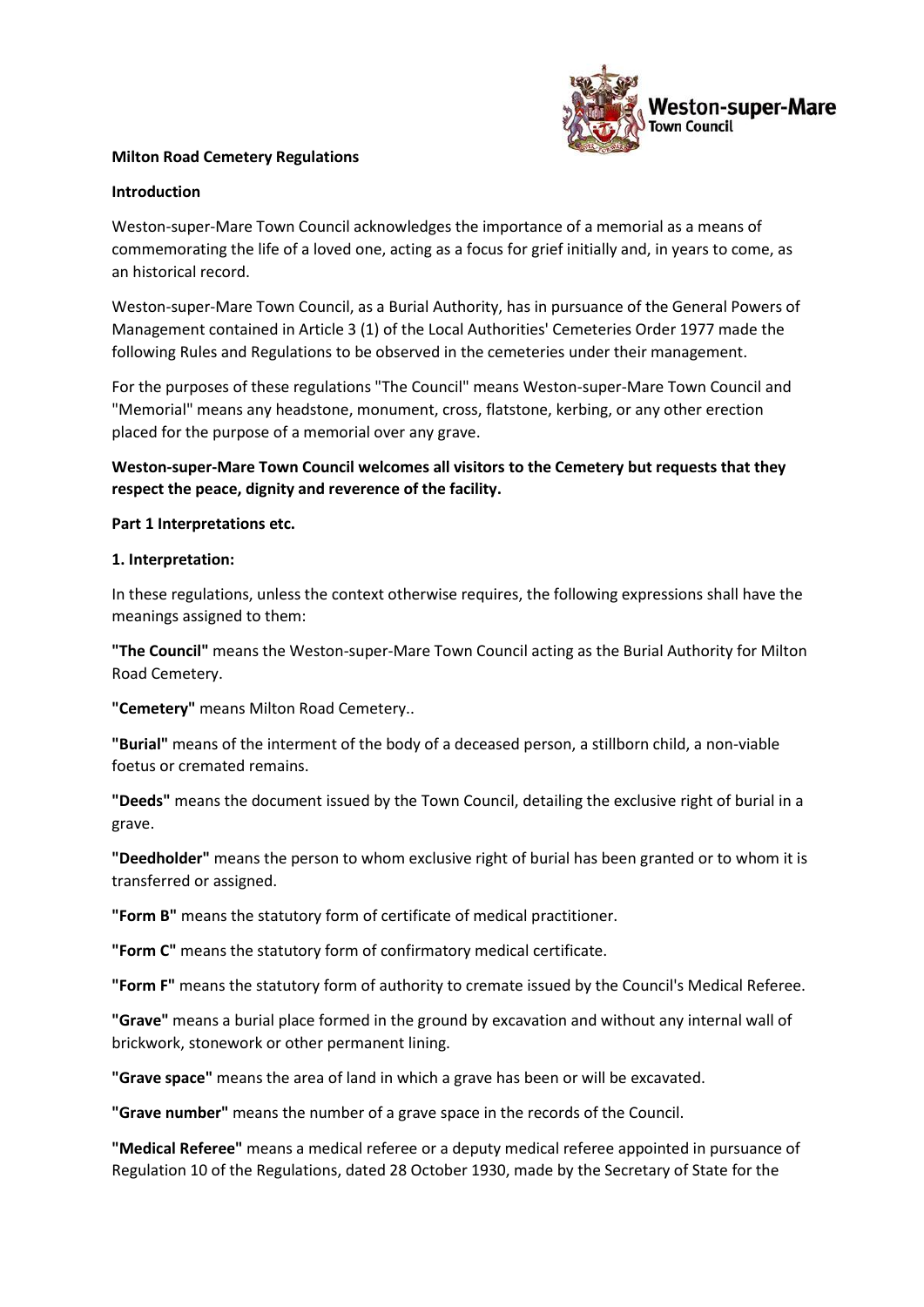Home Office, under Section 7 of the Cremation Act 1902 and Section 10 of the Births and Deaths Registration Act 1926.

**"Memorial"** means any ornament erected, constructed, placed or laid (for the purpose of a memorial) over or upon any grave space.

**"Inscription"** means the reference to each deceased person.

**"Additional Inscription"** means the reference to each deceased person on a memorial, additional to the first inscription, whether the additional inscription is inscribed at the same time as the first or later.

**"Minister"** means any person officiating at a funeral service where the Council is the authorised burial or cremation authority.

**"Office"** means the office of Weston-super-Mare Town Council in Grove House, Grove Park, Westonsuper-Mare, Somerset.

**"Town Clerk"** means the person for the time being holding the office of Town Clerk and any person appointed by the Town Council to act on his or her behalf.

**"Section letter"** means the letter of the alphabet indicating the section of a cemetery in which a grave space is situated.

### **2. Administration:**

Milton Road Cemetery is administered from the office situated at:

### **Weston-super-Mare Town Council**

Grove House, Grove Park, Weston-super-Mare, Somerset, BS23 2QJ

Tel: (01934) 632567 Fax: (01934) 642794 E-mail: [amenities@wsm-tc.gov.uk](mailto:amenities@wsm-tc.gov.uk)

#### **3. Payment of fees:**

Fees for all Cemetery related services will be determined by the Council annually and will take effect from 1st April each year.

Normally all fees relating to an interment shall be paid prior to the burial taking place. However, with the permission of the Town Clerk, arrangements may be made for a Funeral Director to pay weekly. Where this has been agreed, payments for each week's burials or interments must be received at the Office by the following Tuesday.

## **Part 2 Regulations Relating to Milton Road Cemetery.**

## **4. Hours of Opening:**

Milton Road Cemetery is open daily to the public at 9.00 a.m. and closes at the following times:

Nov - Feb 5.00 p.m. Mar & Oct 6.00 p.m. April & Sept 7.00 p.m. May - Aug 8.00 p.m.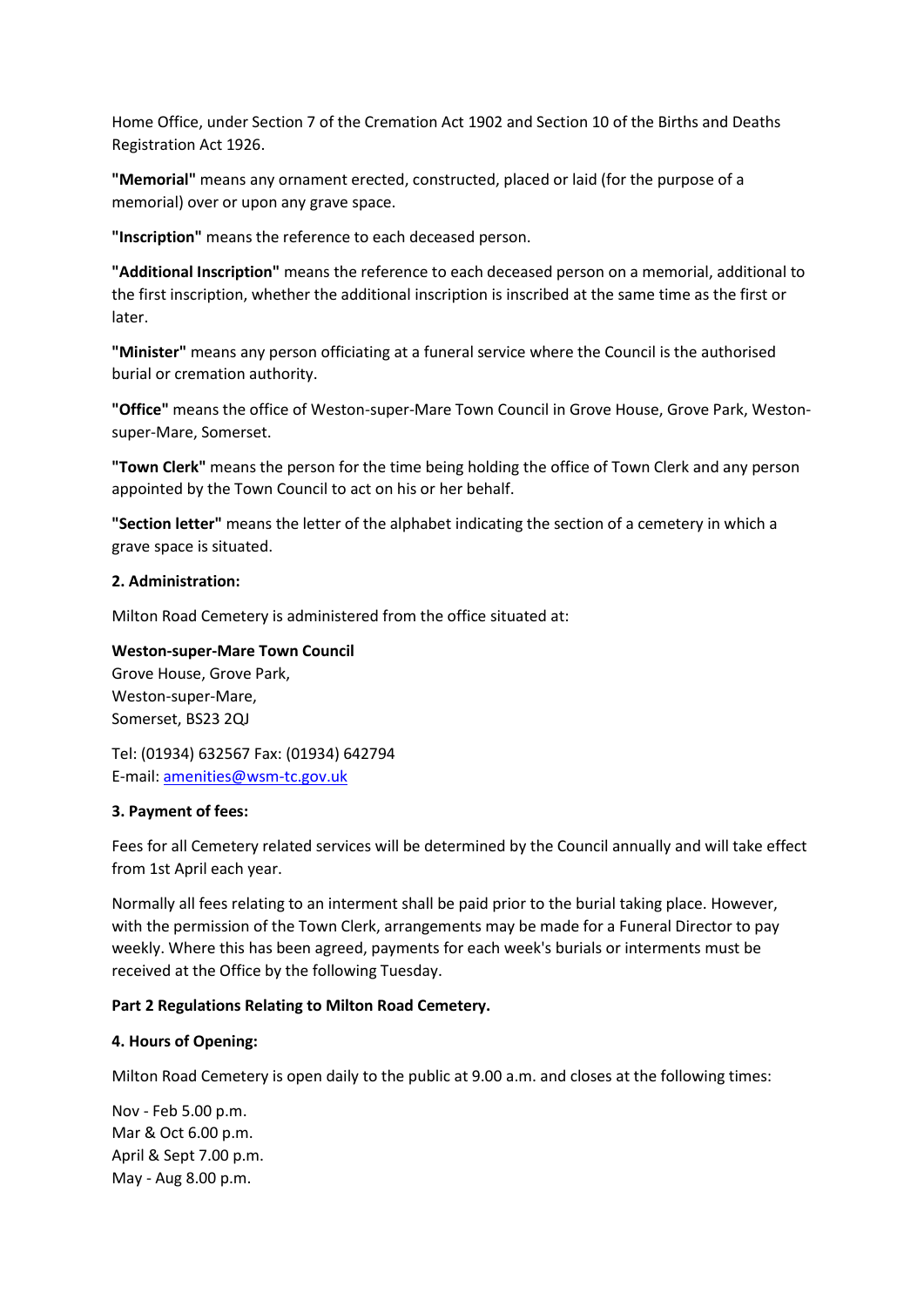## **5. Conduct in:**

1. All persons admitted to a cemetery shall be subject to the control and supervision of the cemetery staff.

The Town Clerk or Town Council representative is empowered to take such action, as he/she may consider appropriate against any person who may:

a) Commit any nuisance or cause distress to any person.

b) Wilfully interfere with any burial taking place.

c) Wilfully create any disturbance.

d) Wilfully interfere with any grave, memorial or any plants, flowers or other such objects.

e) Play at any game or sport.

2. Any person not being an officer of the Council or another person so authorised by on behalf of the Council shall not enter or remain in the cemeteries at an hour when they are closed to the public. (Article 18 (2) Local Authorities Cemeteries Order 1977).

3. Dogs are not permitted in the grounds (except in the case of a guide dog for a blind person or a hearing dog for a deaf person) without the permission of the Grounds Staff and any fouling shall be cleared up.

4. All persons shall conduct themselves in a quiet, decent and orderly manner within the Cemetery.

5. No person shall remove or take away any plants or flowers without lawful authority.

6. Any person who wilfully destroys or harms any property or article within or forming part of the Cemetery or wilfully, unreasonably or unlawfully disturbs any persons assembled for the purpose of attending any funeral, or any person attending the cemetery or commits any nuisance within a Cemetery shall be liable to prosecution.

7. All persons attending a funeral service, including a burial, shall leave the chapel or graveside after a reasonable period following the conclusion of the service or if requested to do so by the Town Council Representative.

8. No person shall bring any litter or other waste material into a Cemetery and any waste or litter arising from attending or caring for graves shall be deposited in the receptacles provided.

9. Cycling is not permitted in the grounds except on the main carriageways marked on the plan available in the Office.

10. Skateboarding, roller skating or similar pursuits are not permitted in the grounds.

11. Vehicles. Drivers shall not exceed the speed limit of 15 mph. Cars and other light vehicles must only be driven on the main carriageways marked on the plan available in the Office. The Town Clerk or Town Council Representative may permit other vehicles to be driven within the cemeteries should the need arise. Vehicles shall not be driven on footpaths, grass areas or planted areas. All vehicles shall be neatly parked, as directed as occasions demand, to allow access to other vehicles.

The Town Council shall not accept responsibility for loss from or damage to any vehicle brought into the Cemetery however caused.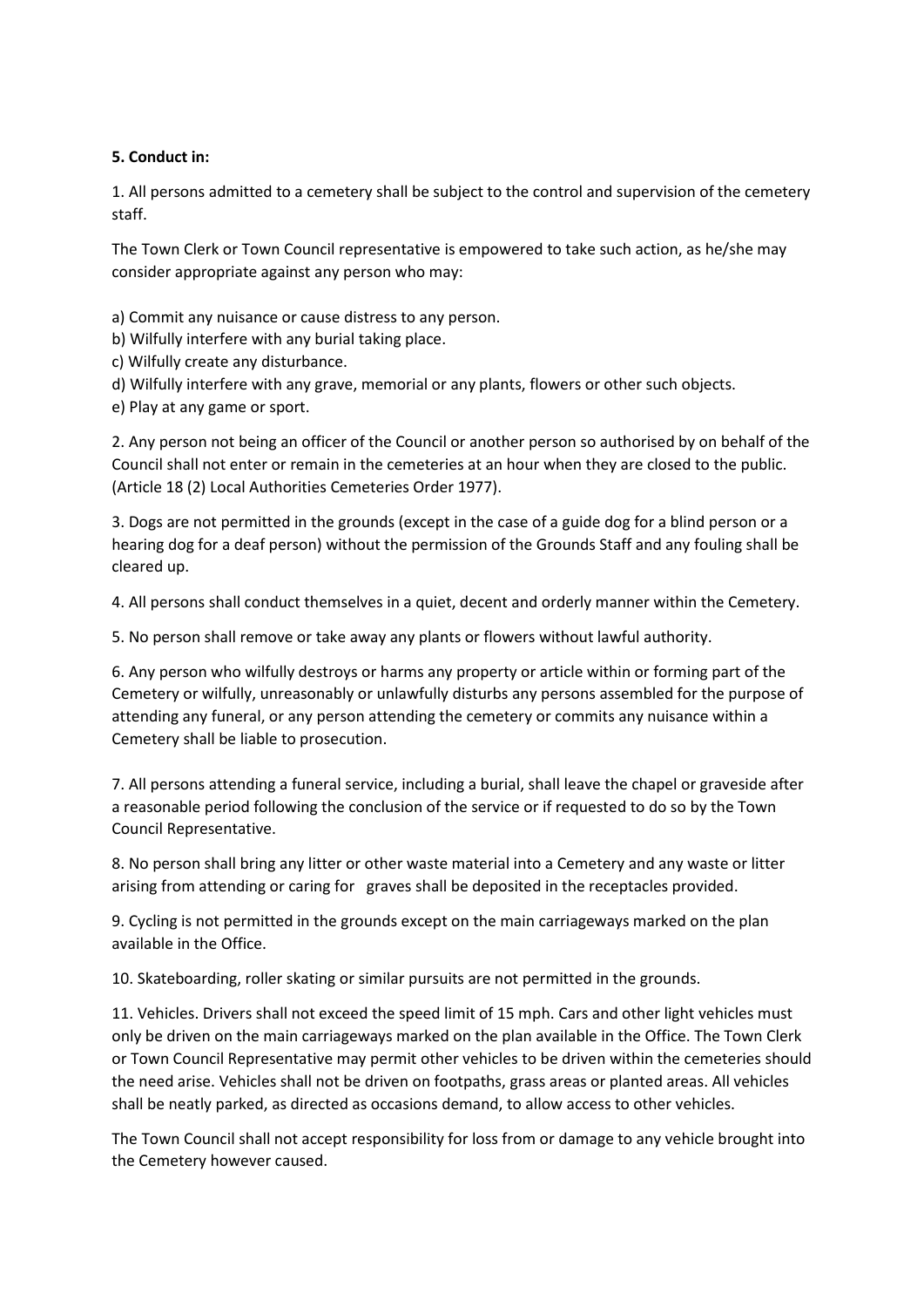12. The taking of commercial photographs and filming is not permitted in the Cemetery except with the prior approval of the Town Clerk for which a fee may be charged.

13. Windmills are only permitted on babies' graves and even then providing that they do not make sufficient noise to be deemed a nuisance to other visitors.

14. The Grounds Staff may remove, or cause to be removed, any glass jar and vase or any other object considered to be a hazard to public safety or to cemetery workers, from any grave without notice.

15. No person shall unreasonably interrupt the Council's workers at a Cemetery whilst they are engaged in their duties nor seek to employ them privately to execute any work within a cemetery.

16. No smoking shall take place within or in close proximity to any place where an interment is taking place.

17. No person shall canvass or solicit orders in the cemetery grounds.

18. No person employed by the Town Council is allowed to receive any gratuity whatsoever.

19. Alcoholic drinks shall not be consumed in the cemetery.

## **6. Funerals:**

1. The conduct of any funeral in a cemetery shall be subject to the control and supervision of Town Council Staff.

## **7. Control and Punctuality:**

1. The funeral in a cemetery shall be at a time arranged and an additional fee may be charged if the funeral is more than ten minutes late to recover costs incurred by the Council. The Town Council's staff may re-schedule the funeral if considered appropriate.

## **8. Unusual Arrangements:**

1. In any instance where a funeral or burial service at a cemetery is likely to be attended by a large number of persons or at which musicians or banners may be in attendance details shall be given to the Town Clerk by the person making the funeral arrangements at least twenty-four hours before the funeral. In the case of a funeral to be attended by musicians, the musicians shall cease to play at the entrance to a cemetery unless consent has previously been otherwise obtained from the Town Clerk.

2. Rehearsals of funeral arrangements shall not take place in the cemetery without the written consent of the Town Clerk.

## **9. Public Health:**

1. The person arranging a burial shall notify the Town Clerk in all cases where the deceased suffered from a notifiable infectious disease or was exposed to radiation.

2. If, in the interests of public health, the Town Clerk decided and directs, a body shall be taken direct to the grave and shall not be brought within the Chapel at a cemetery or crematorium.

## **10. Notice of Interment:**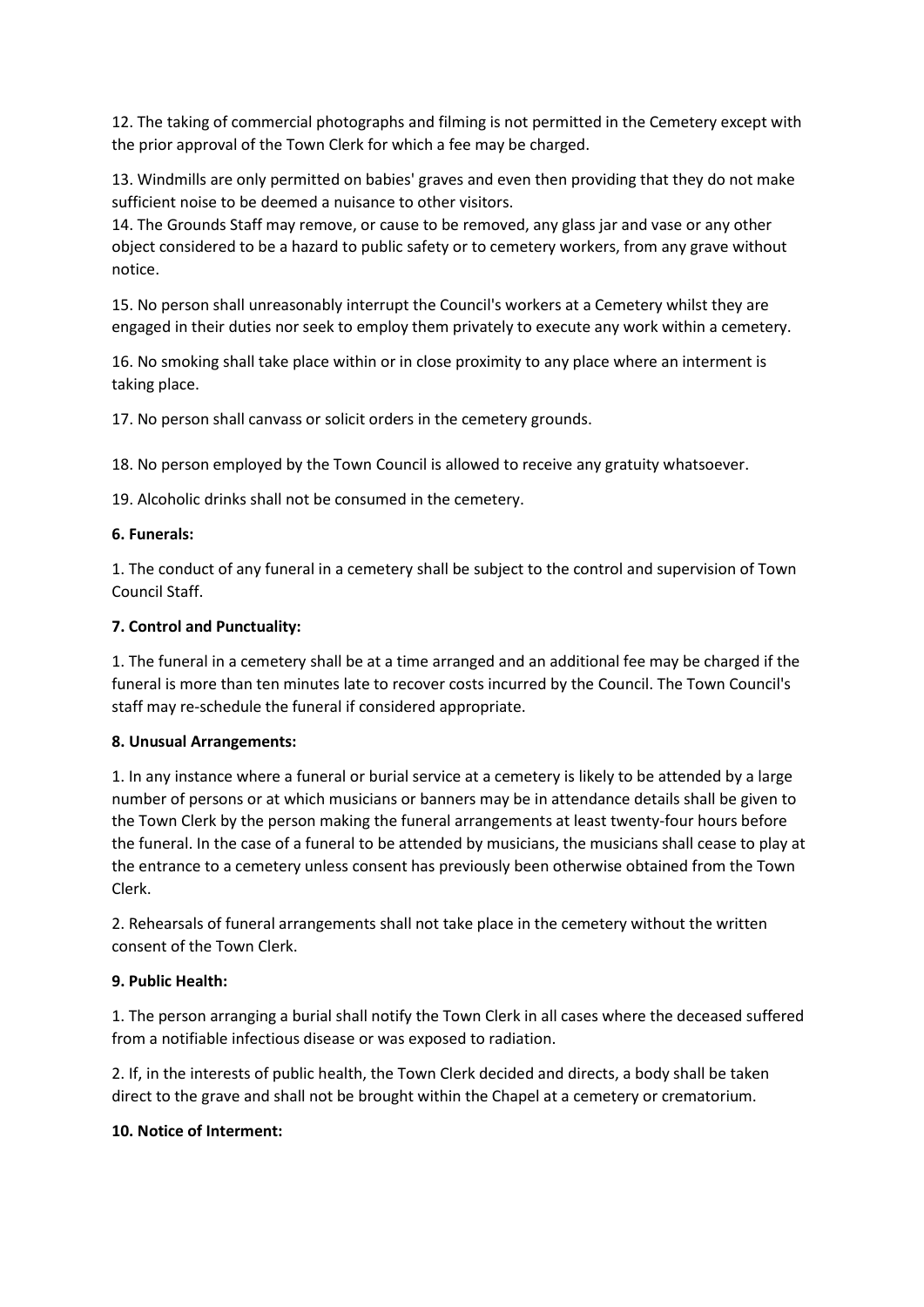1. Two Clear working days written notice must be given to the Town Council Offices for an interment. Such notices exclude Saturday, Sunday, Christmas Day and any other day set apart as a Bank Holiday or Special Public Holiday. A longer period of notice may be required where; in the opinion of the Town Council Staff, a grave cannot be prepared within the minimum period of notice.

2. Notice of interment can be accepted by Telephone between 9.00 a.m - 5.00 p.m Monday to Thursdays and 9.00a.m - 4.30p.m Fridays excluding Public Holidays, but shall be subject to confirmation in writing as in 10(1).

3. Notice of interment shall be given on the printed form supplied by the Town Council, on which all the particulars requested should be clearly stated; responsibility for any error or omission shall rest upon the person signing the notice. Incomplete or incomprehensive forms will not be deemed to comply with this regulation.

4. The Town Council will not accept responsibility for the consequences arising from the loss or delay of any notice, order or other document sent by post.

5. After notice of interment has been given any alteration required in the arrangements will be subject to the consent of the Town Clerk. An additional charge may be imposed if such alteration is likely to include the Town Council in any additional expense.

# **11. Hours:**

1. Interments shall normally take place between the hours of: -

9.00 a.m. and 3.00 p.m. Monday to Friday (excluding public holidays).

The latest times for an interment involving the use of the cemetery chapel shall be 2.30 p.m. and for a committal service which does not include the use of the cemetery chapel shall be 3.00p.m. Interments and services outside these hours will be subject to the payment of an additional fee.

2. The Time allowed for a burial service held in the crematorium or cemetery chapel shall be limited to 20 minutes commencing on the hour or 30 minutes past.

# **12. Exhumation:**

Once interred, no human remains (including cremated remains) shall be removed from the grave without specific permission of the Town Clerk and the production to the Town Clerk of the statutory faculty or licence to exhume.

# **13. Certificate Required:**

The appropriate certificate for burial issued by the Registrar of Births and Deaths or the Coroner's order for burial must be delivered to the Town Clerk prior to the interment at the cemetery.

Any person procuring a burial who fails to deliver such certificate or order shall be required to make a written declaration in the prescribed form in accordance with the provisions of Section (1) of the Burials and Deaths Registration Act 1926. Any person failing to comply with this regulation shall be liable for prosecution under Section (1) of the Act aforesaid.

A certificate issued by the appropriate crematorium will be required for the disposal of cremated remains.

## **14. Bearers:**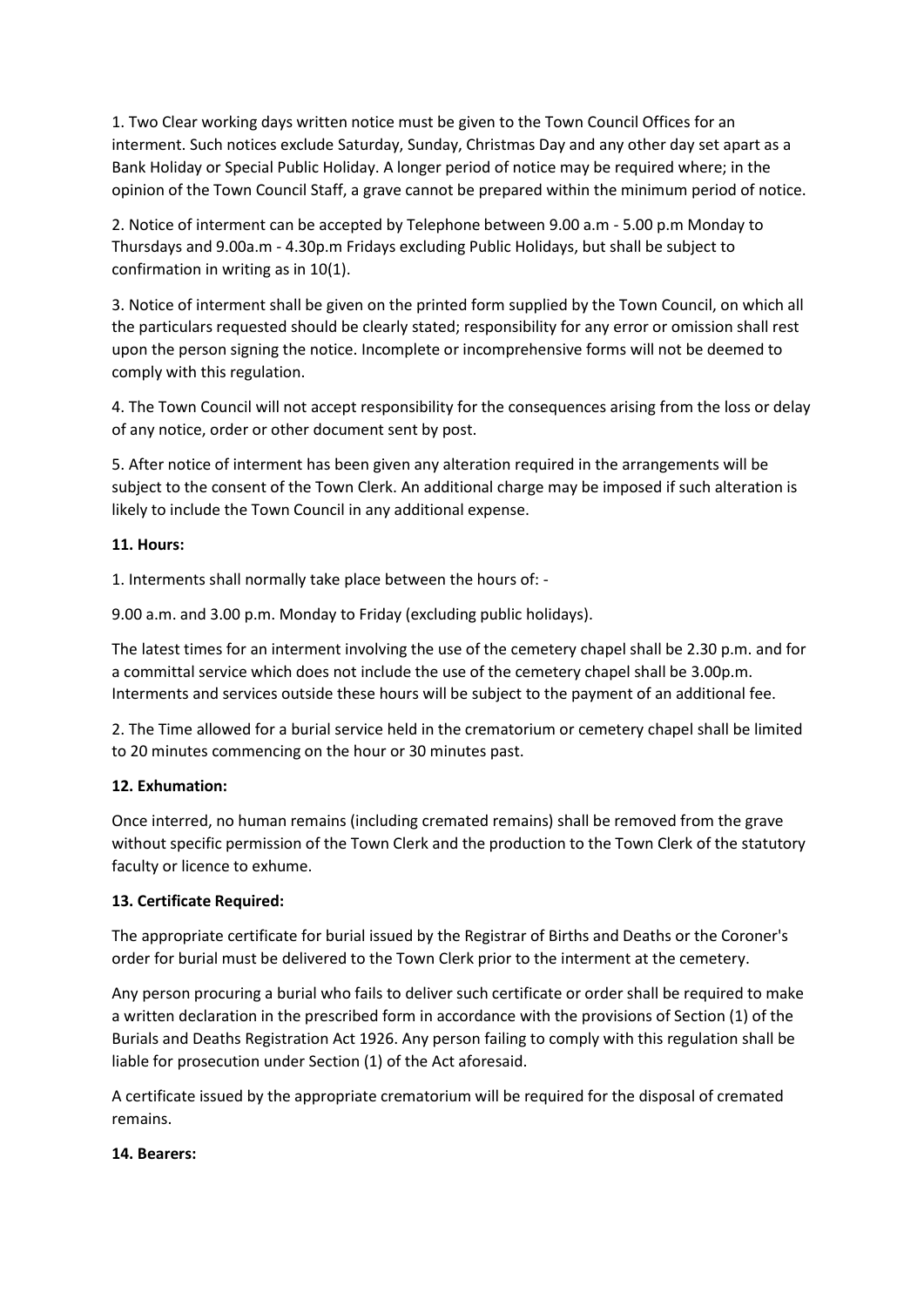The Funeral Director or other person(s) arranging a burial shall observe the regulations drawn up by the Town Council and is responsible for the provision of sufficient bearers to convey the coffin reverently to the graveside and lower the coffin into the grave.

## **15. Officiating Minister:**

The Funeral Director or other person(s) arranging a burial shall be responsible for the attendance of a minister/officiant, where required to officiate at the burial.

## **16. Coffins:**

1. No body or cremated remains will be accepted for burial unless contained in a perishable coffin or casket of wood or wood derived material or in an urn of a traditional type. Details of any special type of coffin or container proposed should be given in writing to the Town Clerk at the time when the initial Interment Notice is given.

The Town Clerk may refuse a coffin of extraordinary design, size or construction or may make an additional fee to recover costs incurred by the Council.

2. Every coffin and casket/urn shall bear a nameplate establishing the identity of the body contained therein.

## **17. Grave spaces, Excavations, Measurements, etc:**

1. All work in connection with the excavation of a grave shall be carried out by the Council or by a contractor employed by the Town Council.

2. The required excavation for an interment may be to a maximum depth sufficient for three interments. Internal walls of brickwork, stonework or other permanent lining are not permitted.

3. No grave or grave space shall be raised above the level of the ground immediately adjoining the grave or grave space.

4. No body shall be buried in a grave in such a manner that any part of the coffin is less than 1 metre (3 feet) below the level of any ground adjoining the grave.

However the burial authority may, where they consider the soil to be of a suitable character, permit a coffin made of perishable materials to be placed not less than 60cm (2feet) below the level of any ground adjoining the grave.

5. Where any grave is re-opened for the purpose of making another burial therein, no person shall disturb any human remains interred therein or remove from soil, which is offensive.

6. No body shall be buried in a grave unless the coffin is effectively separated from any other coffin interred in the grave on a previous occasion by means of a layer or earth not less than 15cm (6 inches).

7. The planting of graves and grave spaces is not permitted unless prior permission has been obtained in writing from the Town Clerk, which will only be given in exceptional circumstances.

Permission for planting that exists prior to these regulations will only remain at the discretion of the Registrar and will be based on the following criteria:-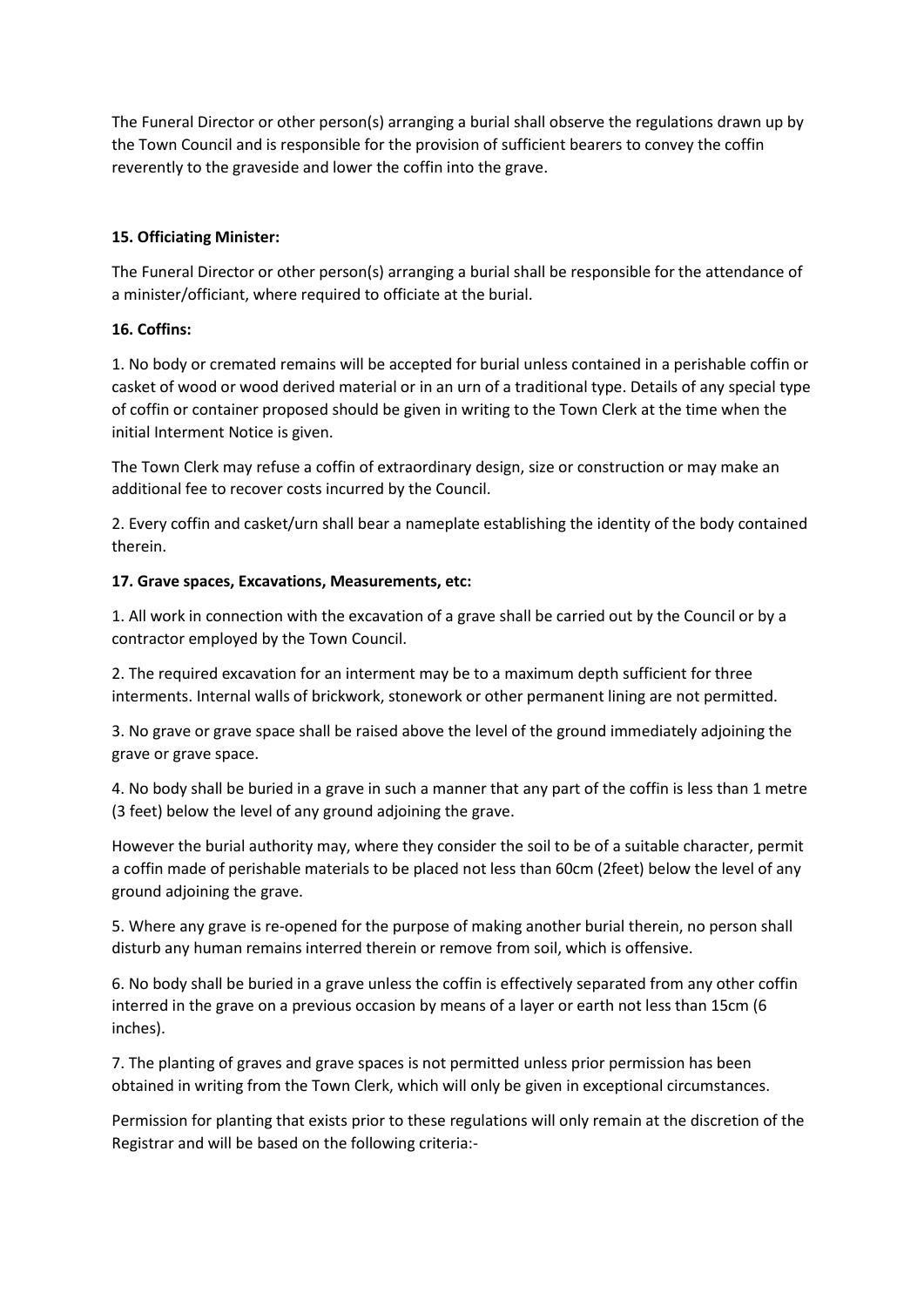- Where the planting does not constitute a hazard or obstruction.
- Where the planting is not overgrown or not properly maintained.
- Where planting or growth does not affect other graves.

The Town Clerk will arrange to remove planting at his/her discretion if in default of the above after first requesting the owner to do so and giving an appropriate period of notice.

8. The placing of artificial trees or shrubs is not permitted but artificial flowers and plants may be permitted at the discretion of the Town Clerk. However, any such articles must be adequately secured to their container so as to prevent littering and the Town Council cannot accept responsibility for damage or loss. The Town Clerk is empowered to remove such items at his/her discretion.

9. The Town Council will normally maintain the surface level of the grave, keeping the turf in good order and mowed. Where planting or the placing of objects impedes maintenance the Town Council may cease maintenance.

Grass maintenance will also be restricted to a frequency decided by the Town Council where kerbstones exist on a grave, such maintenance being deemed the responsibility of the owner of the memorial.

# **18. Lawn Cemeteries:**

1. No grave space shall be raised. No planting is permitted on graves. A plant contained in a pot may be placed in the hole for the flower container. After an interment has taken place in a lawn cemetery grave, the soil will be allowed to settle naturally over the following months. Any subsidence will be rectified by the Town Council's staff who will add top soil periodically until settlement ceases.

When conditions are suitable the Town Council will turf or seed the area of the grave and carry out subsequent maintenance of the lawn. Memorials in the form of a tablet placed at the foot of the grave only will be permitted on lawn sections.

2. The purchase of a grave space in a lawn section is conditional upon the acceptance by the purchaser of:

(a) The principle maintenance of the grave area as a lawn cemetery including the use of mechanical mowers and other apparatus or treatment over the grass of the grave areas. With the exception of the erection of a memorial the remainder of the grave space will be turfed or seeded flat.

(b) The specification relating to memorials meets the requirements of the regulations governing their erection, size, and design. Please read the code of working practise issued by the National association of Memorial Masons.

# **19. Plants etc:**

The cemetery staff may cut back or remove any tree; plant, shrub or other form or decoration planted in or placed on the grave space.

# **20. Floral Tributes:**

Following an interment all floral tributes will be placed on the grave or where the quantity is such that they cannot be accommodated on the grave surface, will be stored at a place directed by the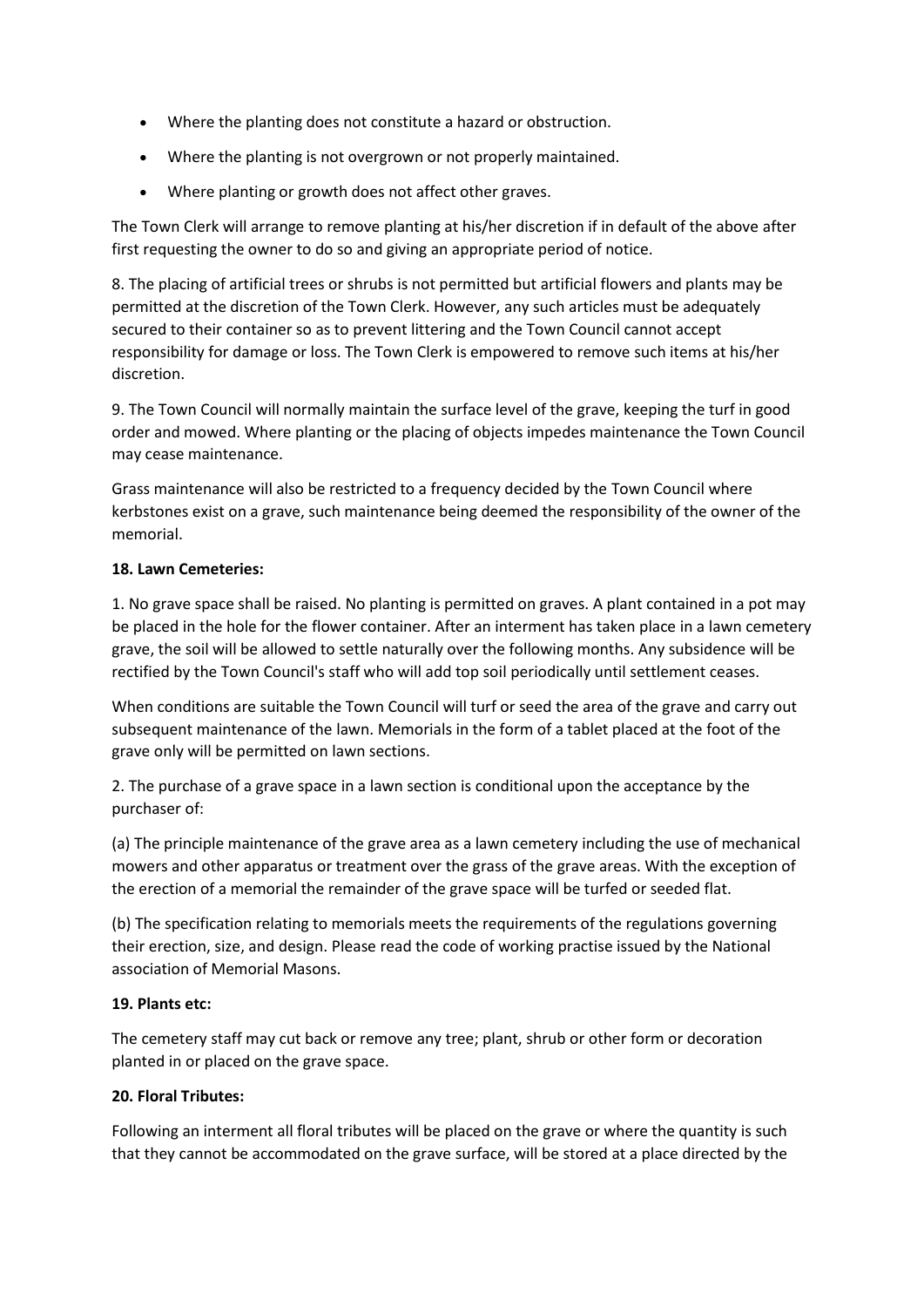Town Clerk. Floral tributes will be removed when in the opinion of the Grounds Men they become unsightly.

# **21. Grant of Exclusive Right of Burial:**

On receipt of the appropriate fee a grant of exclusive right of burial in a private grave for a period not exceeding 80 years (30 years cremated remains plots) will be issued to the purchaser and such person will be registered in the records of the cemetery as the owner of the right of burial in that grave space. The full name and address must be supplied to the Town Clerk at the time of purchase.

The grant of exclusive right of burial will be confirmed by the issue of a deed. Any change of address must be notified in writing to Weston-super-Mare Town Council, Grove House, Grove Park, Westonsuper-Mare, Somerset, BS23 2QJ.

A grant of exclusive right of burial confers no right other than of burial but the privileges of erecting a memorial on a burial place are granted only in respect of burial places in which exclusive rights exist.

At the expiration of the said period of the exclusive right or burial the purchaser, or his/her successors, will have the option of renewing the right, subject to such restrictions and regulations as may be in force at that time.

# **22. Private Graves:**

1. When notice is given of the first interment in a private grave, the person responsible for making the arrangements shall indicate whether the grave will be required for one, two or three persons and the number of interments in that grave shall be limited accordingly. This limitation shall not apply to the interment of cremated remains. The number of interments in any grave may be limited by ground conditions.

2. In the case of a private grave to be re-opened, the grant of exclusive right of burial must be produced or other authority of the owner to open, given in the form prescribed by the Town Council.

# **23. Unpurchased Graves:**

An unpurchased grave is a grave in which there is no intention to purchase the exclusive rights. The grave will be selected by the Town Clerk and the interment of unrelated persons will be permitted.

# **24. Memorials and Markers:**

1. A memorial is only permitted on a grave space within the cemetery in accordance with these regulations and upon payment of the appropriate fee. A memorial will not be permitted on an unpurchased grave. The approval of the Town Council is necessary before a memorial is placed on the cemetery and before the alteration or addition of an inscription to a memorial.

Following approval the Town Council will issue a permit allowing the placement and maintenance of a memorial on the grave or to make the proposed alteration or addition thereto. The permit will remain in force for a period which corresponds to the period during which the exclusive right of burial is held by the deed holder and subject to a maximum period was originally granted in perpetuity.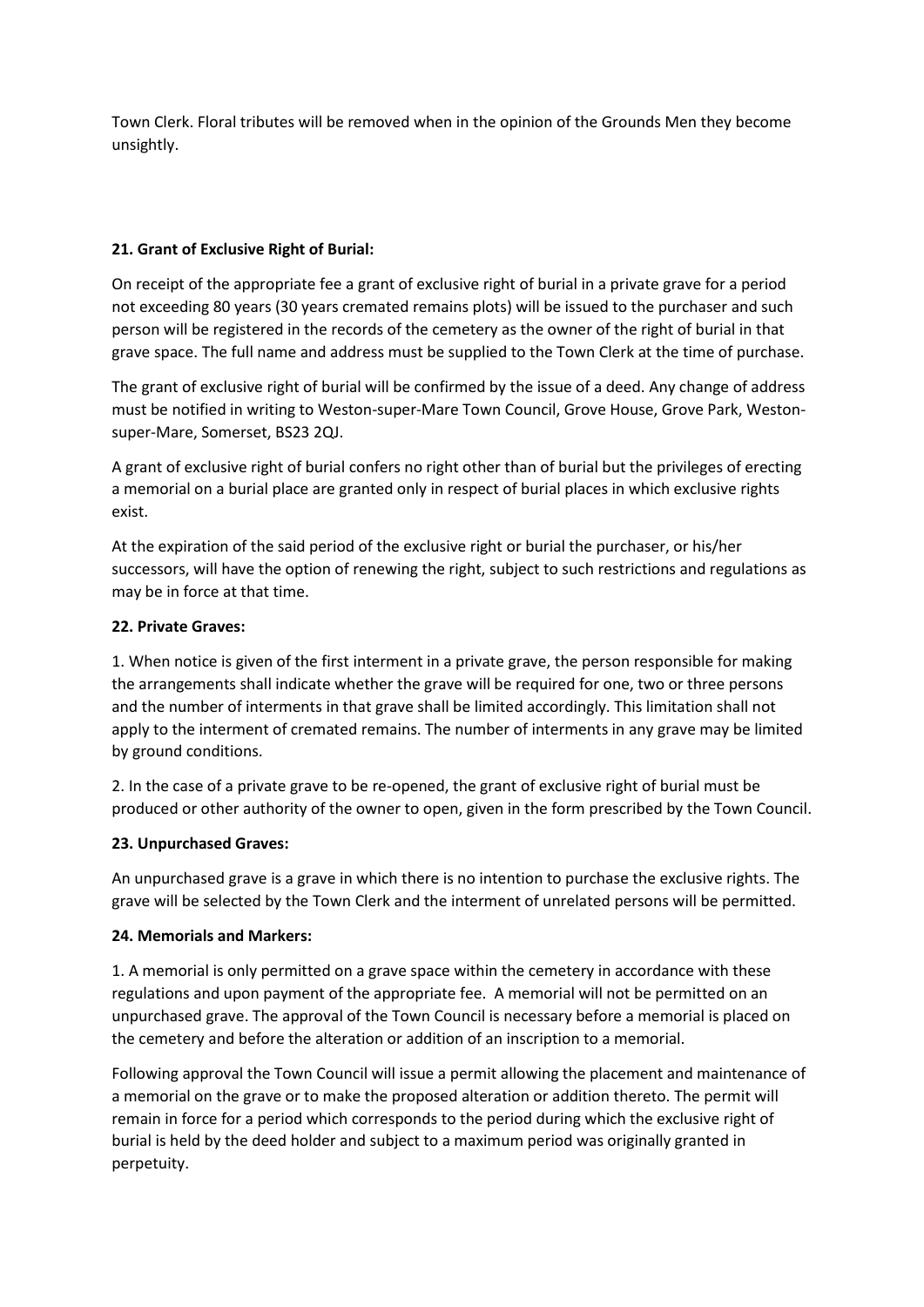2. Application for approval required under Regulation 23.1. shall be made at least 2 weeks in advance of the proposed date of placing the memorial in the cemetery by notice to Weston-super-Mare Town Council, Grove House, Grove Park, Weston-super-Mare, Somerset BS23 2QJ.

The Town Council cannot be held responsible where a memorial manufactured prior to application for approval does not satisfy approval requirements.

3. The notice must be given on a form provided by the Town Council entitled 'Memorial Permit Application'. The notice must contain full particulars of the proposal including:

- In the case of a memorial to be erected in the cemetery, a drawing of the memorial and its specification including the nature and quality of the material to be used and showing dimensions including those of the foundation slab.
- Any text to be cut upon the proposed memorial or any text to be altered or added to an existing memorial.
- All inscriptions will be subject to approval to ensure that no offence is caused to any person, race or religion.
- The name and address of the person placing the order for the monumental work to be undertaken.

4. Approval will only be given to the proposed memorial or addition / alteration thereto when the proposal satisfies the following requirements:

- The memorial shall be of natural stone only. Memorials of concrete, wood, pottery, plastic, metal or fibreglass are not permissible. Re constructed or reconstituted stone will be acceptable provided it meets British Standard BS 6457 (1984).
- The memorial shall be a headstone, vase or horizontal tablet only. Kerbs, leger stones, paving, gravel, stones or chippings and the like obstructions are not permitted.
- Every memorial shall be set on a suitable foundation in accordance with the dimensions specified.

5. The construction and installation of every memorial shall comply with the Recommended Code of Working Practice published by the national Association of Memorial masons or with such other Code of Practice that the Council may deem appropriate.

# **25. Memorial Dimensions:**

The maximum dimensions (including base) of any memorial shall be:

**Width of grave site Height** (above ground Width level)

600 mm 600 mm 450 mm 900 mm 775 mm 600 mm 1200 mm 1050 mm 1050 mm

## **Thickness**

Under 775mm in height 75 mm Over 775 mm in height 75 mm

**Length** (i.e. The dimension of the memorial measured longitudinally head to foot of the grave) 300 mm.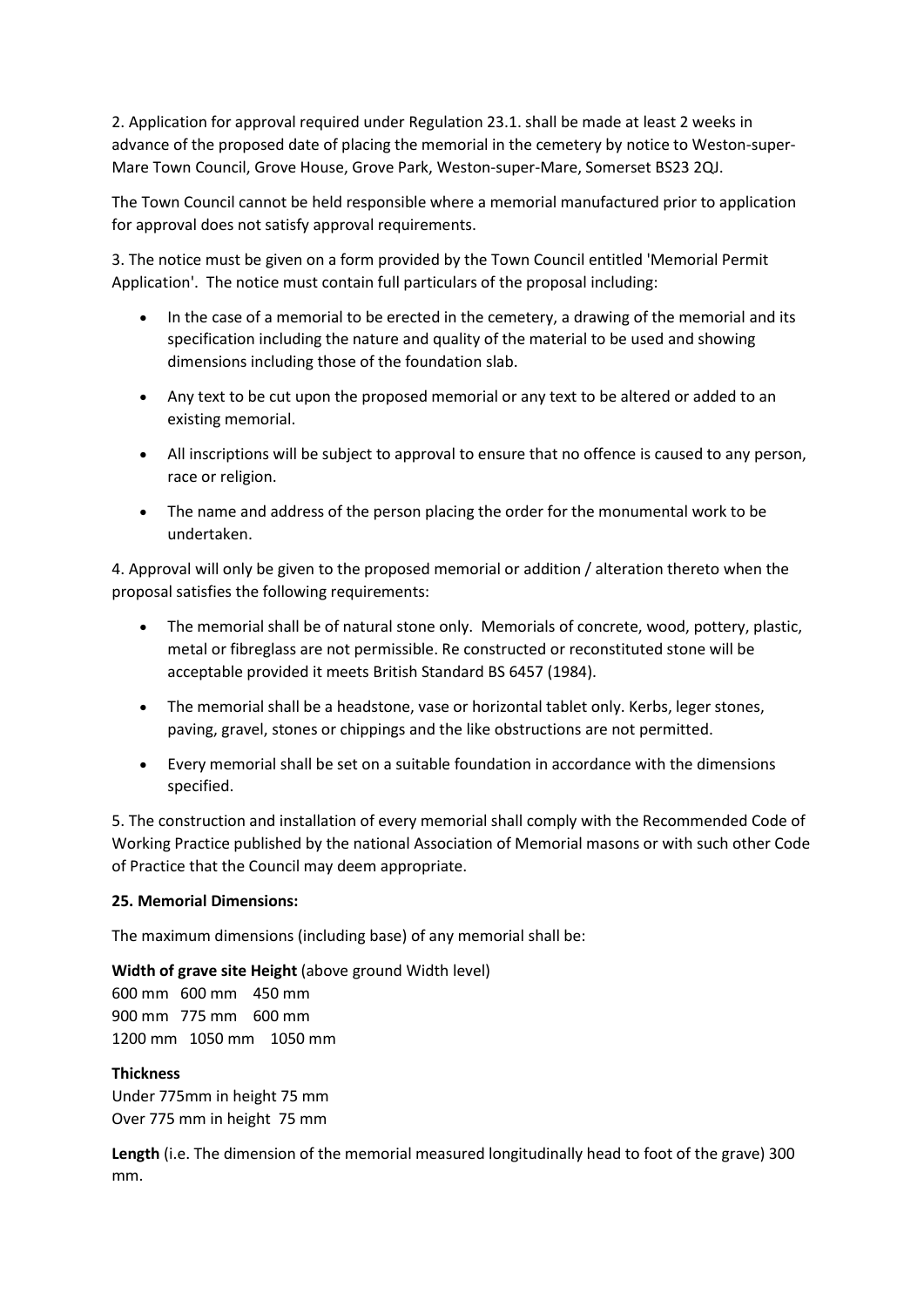A vase shall have no dimension greater than 230 mm.

Memorials and vases shall have the grave number cut conspicuously.

### **26. Memorial Foundation Slabs**

- All memorials including vases and tablets shall be mounted on a foundation slab of natural stone or pre cast concrete with a minimum thickness of 50 mm. The foundation slab shall be set into the turf leaving the upper face flush with the level of the surrounding ground.
- The foundation slab shall measure 910 mm x 910 mm.
- Each memorial placed or erected in the cemetery shall have the number of the grave to which it is appropriated inscribed in a conspicuous position, in letters not less than 25 mm in height and deeply incised or leaded.
- If the trade name of the monumental mason is to be included on a memorial, the monumental mason is responsible for obtaining the approval of his client including details of the size and position of the trade name. No hewing or dressing of stone other than cutting of inscriptions will be allowed in the cemetery.
- All memorials, materials and equipment used in connection with memorial work shall be conveyed in such a manner as will avoid annoyance to persons, or damage to turf, paths, kerbs or any other part of the cemetery grounds.
- The owner of the grave when necessary, shall remove all memorials and stones from a grave where such a grave is reopened and shall be liable for the cost incurred. The owner shall be responsible for the replacement of the memorials at their own expense. Memorials removed shall not be placed on adjacent graves but removed from site until re erection can take place. Any removal of memorials will only occur following the permission of the Town Clerk or Senior Grounds Man.
- Permission to perform memorial work will only be given to memorial masons approved by the Town Council. Application for approval can be obtained from the office of Westonsuper-Mare Town Council, Grove House, Grove Park, Weston-super-Mare, Somerset BS23 2QJ and will be reviewed annually.
- A memorial in the cemetery remains at the sole risk and responsibility of the owner of the exclusive right of burial. The Town Council has statutory powers to remove or make safe any memorial that becomes unsafe. Memorial masons are advised to notify their clients of their responsibility in this regard.

## **27. Removal of memorials upon expiry of rights:**

The owner of the exclusive right of burial will be responsible for removing the memorial on expiry of the exclusive right of burial or permission to place and maintain the memorial. The Town Council has statutory powers to remove and dispose of memorials in default of this clause.

## **28. Unauthorised memorials:**